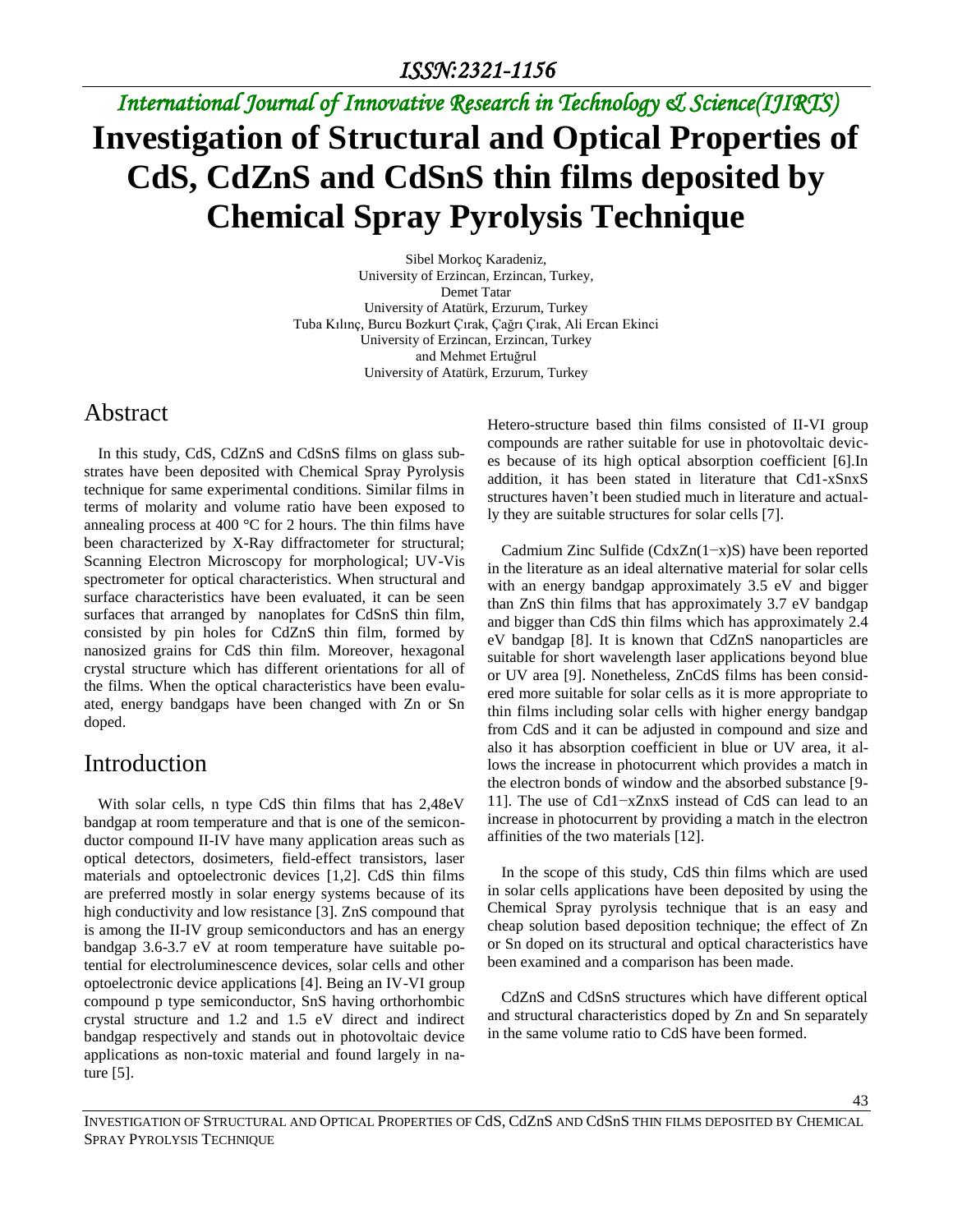## *ISSN:2321-1156*

## *International Journal of Innovative Research in Technology & Science(IJIRTS)*

## Experimental

In this study, CdS thin films doped by Zn and Sn separately on glass substrate have been deposited with using the Chemical Spray Pyrolysis technique. CSP is an easy and cheap that is based on spraying the solution to the surface under a certain substrate temperature and that can be obtained good crystal structures. In this study, substrates have been cleaned with acetone for 20 minutes and with methanol for 20 minutes in ultrasonic cleaner and dried at  $60 \text{ C}$  in an oven. Moreover, all solutions have been prepared as 0.05 Molar. Prepared solutions have been sprayed on the sub strate at  $275-300 \text{ C}$  as 1-2 ml per minute. Air has been used as the carrier gas. The substrates have been controlled continuously by the temperature probe.

The temperature during the process has been observed to change between  $275-300$  C because of the cooling on the surface after spraying on. The films obtained later have been exposed to annealing process at  $400 \text{ C}$  for 2 hours. The details of experimental parameters have been added in Table 1. The details of CSP system has been given in reference [13]. Structural, optical and surface characteristics of deposited thin films have been evaluated and compared.

#### **Table 1.The details of experimental parameters.**

| CdCl <sub>2</sub> :Thiourea | SnCl <sub>2</sub> :Thiourea, |  |  |  |
|-----------------------------|------------------------------|--|--|--|
| Volume ratio                | ZnCl <sub>2</sub> :Thiourea  |  |  |  |
| (1:1)                       | Volume ratio                 |  |  |  |
|                             | (1:1)                        |  |  |  |
| 50 <sub>ml</sub>            | 0 <sub>m1</sub>              |  |  |  |
| 30 <sub>ml</sub>            | 20ml                         |  |  |  |

#### Results and Discussion

XRD patterns of CdS, CdZnS and CdSnS thin film represented as Sample A, sample B and Sample C given in Figure 1. When XRD spectrum of Sample A has been evaluated, it has been seen peak of the (002) hexagonal plane is the sharpest peak. When the XRD spectrum of Sample B has been evaluated, according to Sample A, there has been a change in peak intensity and hexagonal (001) peak has been the sharpest peak. [8].

As shown in Figure 1, preferred orientation has changed towards hexagonal (011) plane when XRD spectrum of Sample C has been evaluated. The details of the XRD results are given in Table 2. **Figure 1. XRD patterns of Sample A, Sample B and Sample C** 



**and XRD relative intensity spectrum of three films together.**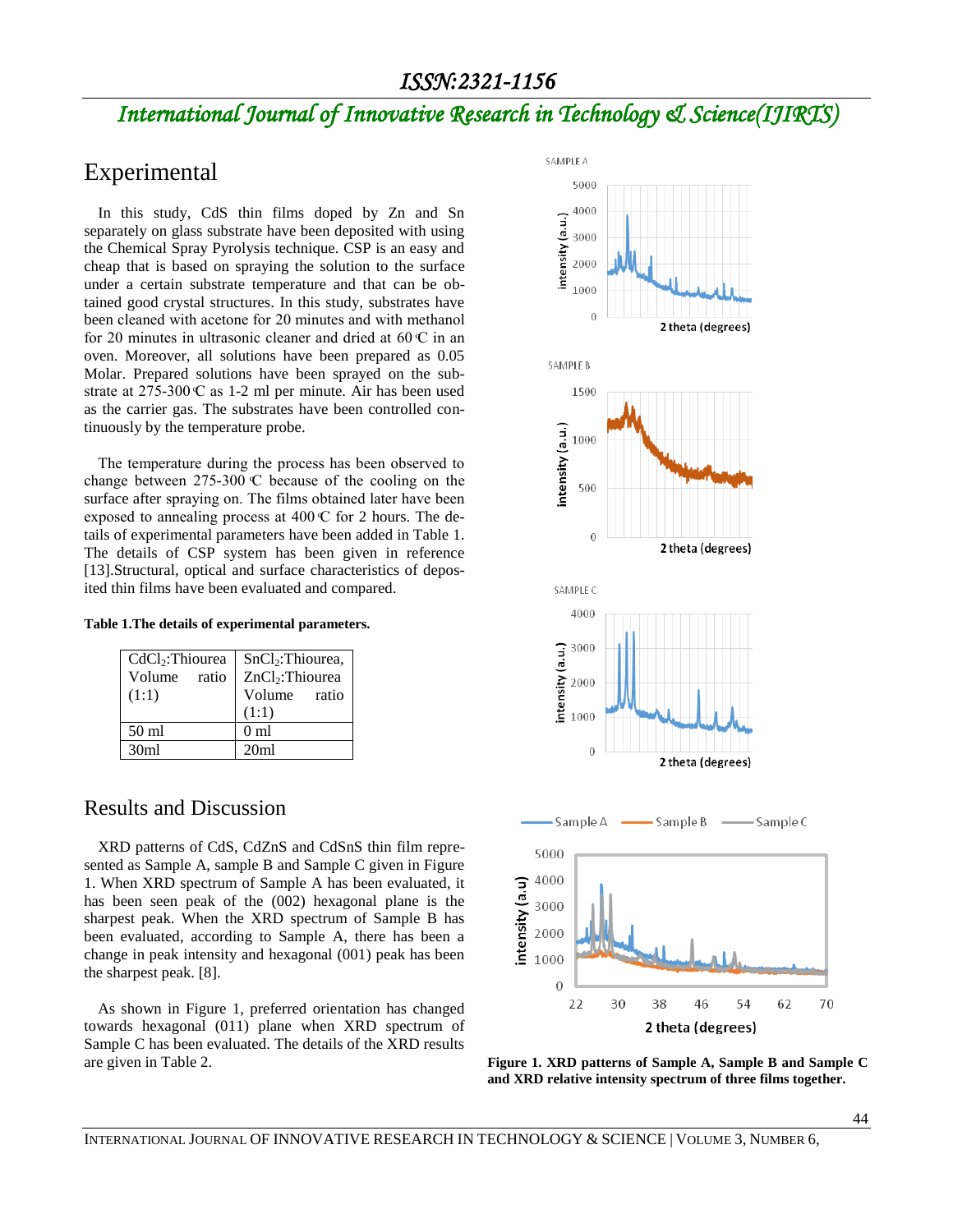#### **Table 2. XRD data of Sample A, Sample B and Sample C.**

| Reference[14]: ICSD collection card<br>:154188    |                            | <b>Sample A</b>  |                      |                       |                        |
|---------------------------------------------------|----------------------------|------------------|----------------------|-----------------------|------------------------|
|                                                   |                            |                  |                      |                       |                        |
| 2 Theta<br>(degrees)                              | $d$ -spacing<br>$\rm(\AA)$ | h k l<br>indices | 2 Theta<br>(degrees) | d -spacing<br>$(\AA)$ | $D$ (grain<br>size nm) |
| 25.115                                            | 3.5429                     | (010)            | 25.223               | 3.5289                | 37.04                  |
| 26.828                                            | 3.3205                     | (002)            | 26.800               | 3.3265                | 115.18                 |
| 28.532                                            | 3.1259                     | (011)            | 28.599               | 3.1214                | 26.21                  |
| 37.077                                            | 2.4228                     | (012)            | 37.280               | 2.4120                | 219.1                  |
| 44.244                                            | 2.0455                     | (100)            | 44.090               | 2.0540                | 49.66                  |
| 48.449                                            | 1.8773                     | (013)            | 48.648               | 1.8716                | 70.40                  |
| 52.502                                            | 1.7415                     | (112)            | 52.276               | 1.7500                | 33.22                  |
| Reference[15]: ICSD collection card<br>:620384    |                            | Sample B         |                      |                       |                        |
| 2 Theta                                           | $d$ -spacing               | h k l            | 2 Theta              | d-spacing             | $D$ (grain             |
| (degrees)                                         | $(\AA)$                    | indices          | (degrees)            | $(\AA)$               | size nm)               |
| 26.645                                            | 3.3429                     | (010)            | 26.706               | 3.3381                | 15.07                  |
| 28.263                                            | 3.1550                     | (002)            | 28.208               | 3.1637                | 15.12                  |
| 30.232                                            | 2.9540                     | (011)            | 29.951               | 2.9834                | 11.36                  |
| 47.046                                            | 1.9300                     | (100)            | 46.706               | 1.9448                | 11.95                  |
| Reference [14] : ICSD collection card<br>: 154188 |                            |                  | Sample C             |                       |                        |
| 2 Theta                                           | $d$ -spacing               | hkl              | 2 Theta              | d-spacing             | $D$ (grain             |
| (degrees)                                         | $(\AA)$                    | indices          | (degrees)            | $(\AA)$               | size nm)               |
| 25.115                                            | 3.5429                     | (010)            | 25.206               | 3.5330                | 82.8                   |
| 26.828                                            | 3.3205                     | (002)            | 26.875               | 3.3176                | 47.4                   |
| 28.532                                            | 3.1259                     | (011)            | 28.567               | 3.12477               | 55.2                   |
| 37.077                                            | 2.4228                     | (012)            | 37.000               | 2.4297                | 38.1                   |
| 44.244                                            | 2.0455                     | (100)            | 44.091               | 2.0540                | 69.2                   |
| 48.449                                            | 1.8773                     | (013)            | 48.335               | 1.8831                | 39.6                   |
| 52.502                                            | 1.7415                     | (112)            | 52.277               | 1.7400                | 40.3                   |
| 53.493                                            | 1.7116                     | (021)            | 53.299               | 1.71880               | 33.4                   |

In Figure 2, SEM microphotographs of Sample A-B-C are shown. Each photograph has been taken in high vacuum condition in 40.000 and 80.000 magnifications. When the SEM photographs of CdS thin films are evaluated, it is seen that the surface has high roughness rate and includes grains at different sizes. The surface changes with Zn added to the structure at 40% ratio and morphology of the structure includes different sized pin holes that cover the surface completely. Surface grain has changed to laminated plates with Sn at 40% ratio added to the structure. Plate structures on surfaces show a homogeneous distribution. When EDX spectrums in Figure 3 have been evaluated, it can be seen that there is zinc peak intensity on surface doped by Zn at 40% ratio and zinc peak is at the top level. Besides, Cd peak has been sharper than Sn peak with doped Sn at the same ratio.



**Figure 2. SEM images of a-b) Sample A, c-d) Sample B, e-f) Sample C**



**Figure 3. EDX spectra of Sample A, Sample B and Sample C**

INVESTIGATION OF STRUCTURAL AND OPTICAL PROPERTIES OF CdS, CdZnS AND CdSnS THIN FILMS DEPOSITED BY CHEMICAL SPRAY PYROLYSIS TECHNIQUE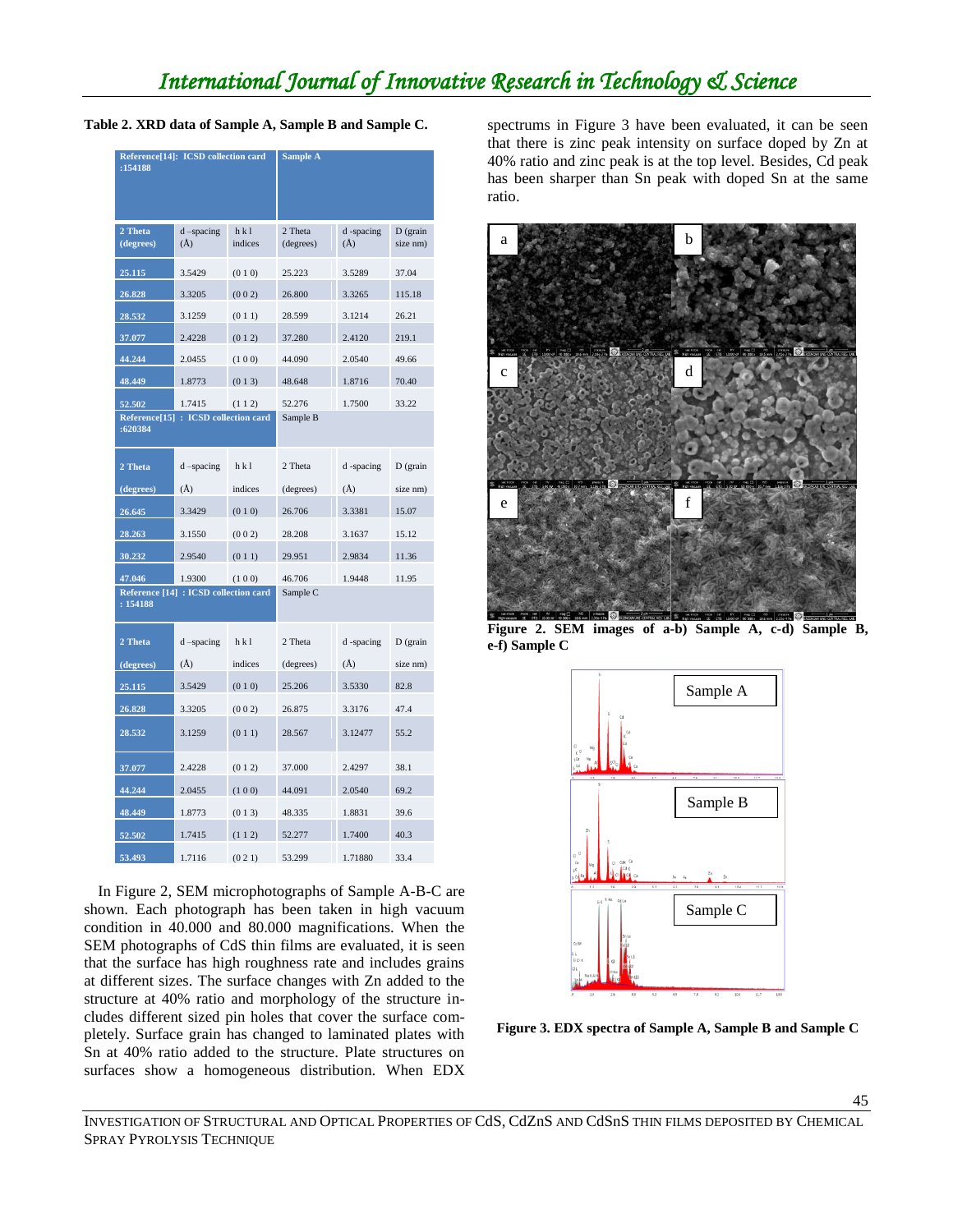## *ISSN:2321-1156*

## *International Journal of Innovative Research in Technology & Science(IJIRTS)*

In Figure 4, UV-vis spectra of Sample A-B-C are shown. Looking at the transmittance graphics of three structures in figure 4a, it is seen that the highest transmittance is obtained in CdZnS film. The transmittance of CdSnS film that is Sn doped at the same ratio is the lowest. As seen in figure 4b, energy bandgap of CdS has been found in line with literature as 2.4eV corresponding to energy bandgap- the square of absorption coefficient graphic obtained with transmittance results. Whereas the bandgap increases with the zinc added to the structure and reaches a value of  $> 3$  eV and energy bandgap becomes < 2.5 and bandgap of CdS by adding Sn.

It is seen that, lower or higher bandgaps can be obtained with Sn and Zn added to CdS structure by changing the proportional volumes and it is thought that bandgap can be controlled at will. Moreover, a CdZnS thin film which has the most transmittance and highest bandgap is thought to be the suitable structure to others for solar cells.



**Figure 4. a) Spectral Transmittance of the Samples, b) Plot of (αhυ)<sup>2</sup> versus E for all of the Samples**

In this study, the differences between structures have been presented by examining the optical, structural and surface characteristics of CdSnS and CdZnS films created by Zn and Sn doped at the same volume ratio and molarity to CdS structure which has commonly used in solar cells applications. CdS, CdZnS and CdSnS thin films have been deposited by using the Chemical Spray Pyrolysis technique that is an easy solution based technique. At the end of both doping, different surface structures have been obtained with Zn and Sn ions taking the place of  $Cd$  which has  $+2$  valances in the structure. According to the XRD results, preferred orientation has been changed when crystal structure is generally hexagonal structure for three films. When the optical results have been evaluated, CdZnS structures are thought to have the highest bandgap and transmittance and it is more suitable for solar cell applications compared to CdSnS and CdS structures.

## References

[1] A.A. Yadav, E.U. Masumdar, "Photoelectrochemical investigations of cadmium sulphide (CdS) thin film electrodes prepared by spray pyrolysis", Journal of Alloys and Compounds, 2011,Vol. 509, pp.5394–5399 .

[2] Shadia. J.Ikhmayies, Riyad N.Ahmad-Bitar, "Temperature dependence of the photoluminescence spectra of CdS: In thin films prepared by the spray pyrolysis technique", Journal of Luminescence, 2013, Vol. 142, pp. 40–47.

[3] Dwight R. Acosta, Carlos R. Magana, Arturo I. Martınez, Arturo Maldonado, "Structural evolution and optical characterization of indium doped cadmium sulfide thin films obtained by spray pyrolysis for different substrate temperatures", Solar Energy Materials & Solar Cells 2004, Vol. 82, pp. 11–20 .

[4] Evren Turan, Muhsin Zor, A. Senol Aybek, Metin Kul, "Thermally stimulated currents in ZnS sandwich structure deposited by spray pyrolysis", Physica B, 2007, Vol. 395, pp. 57–64 .

[5] Mehmet Peker, Derya Peker, M.Selami Kılıckaya, "Structural and optical properties of Cd1-xSnxS semiconductor films produced by the ultrasonic spray pyrolysis method", Physica B, 2010 Vol. 405, pp. 4831–4837.

### Conclusions

[6] T. Prem Kumar, S. Saravanakumar, K. Sankaranarayanan, "Effect of annealing on the surface and